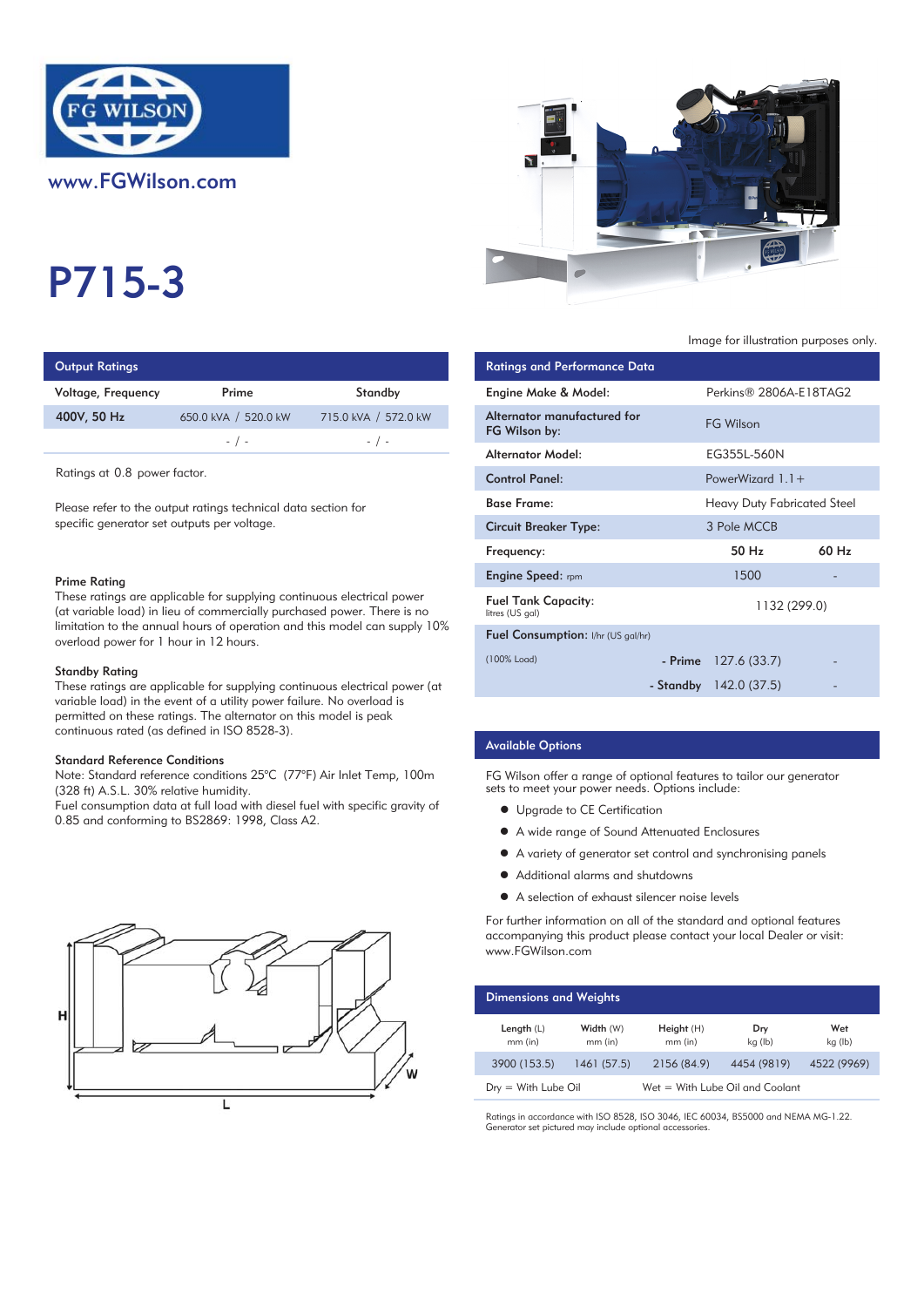| <b>Engine Technical Data</b>                               |                    |                                                 | <b>Air Systems</b>  |
|------------------------------------------------------------|--------------------|-------------------------------------------------|---------------------|
| No. of Cylinders / Alignment:                              |                    | $6/ln$ Line                                     | Air Filter Ty       |
| Cycle:                                                     |                    | 4 Stroke                                        | <b>Combustion</b>   |
| <b>Bore / Stroke:</b> mm (in)                              |                    | 145.0 (5.7)/183.0 (7.2)                         |                     |
| Induction:                                                 |                    | Turbocharged Air To Air<br><b>Charge Cooled</b> | Max. Comb           |
| Cooling Method:                                            |                    | Water                                           | <b>Restriction:</b> |
| <b>Governing Type:</b>                                     |                    | Electronic                                      |                     |
| <b>Governing Class:</b>                                    |                    | ISO 8528 G2                                     |                     |
| <b>Compression Ratio:</b>                                  |                    | 14.5:1                                          | <b>Cooling Sys</b>  |
| Displacement: I (cu. in)                                   |                    | 18.1 (1104.5)                                   | <b>Cooling Sys</b>  |
| Moment of Inertia: kg m <sup>2</sup> (lb/in <sup>2</sup> ) |                    | 7.05 (24091)                                    | Water Pum           |
| <b>Engine Electrical System:</b>                           |                    |                                                 | <b>Heat Reject</b>  |
|                                                            | - Voltage / Ground | 24/Negative                                     |                     |
| - Battery Charger Amps                                     |                    | 70                                              | kW (Btu/min)        |
| <b>Weight:</b> $kg$ (lb)                                   | - Dry              | 2050 (4519)                                     | <b>Heat Radia</b>   |
|                                                            | - Wet              | 2158 (4758)                                     | kW (Btu/min)        |

| <b>Air Systems</b>                                                 | 50 Hz                | 60 Hz |
|--------------------------------------------------------------------|----------------------|-------|
| Air Filter Type:                                                   | Non Canister         |       |
| <b>Combustion Air Flow:</b> m <sup>3</sup> /min (cfm)              |                      |       |
|                                                                    | - Prime $37.0(1307)$ |       |
| - Standby                                                          | 40.0 (1413)          | -     |
| Max. Combustion Air Intake<br><b>Restriction:</b> kPa (in $H_2O$ ) | 6.4(25.7)            |       |

| 14.5:1         | <b>Cooling System</b>                                                     | 50 Hz                   | 60 Hz |
|----------------|---------------------------------------------------------------------------|-------------------------|-------|
| 18.1 (1104.5)  | Cooling System Capacity: I (US gal)                                       | 68.5(18.1)              |       |
| 7.05 (24091)   | Water Pump Type:                                                          | Centrifugal             |       |
|                | Heat Rejected to Water & Lube Oil:                                        |                         |       |
| 24/Negative    | kW (Btu/min)                                                              | - Prime 202.0 (11488)   |       |
| 70             |                                                                           | - Standby 219.0 (12454) |       |
| 2050 (4519)    | <b>Heat Radiation to Room:</b> Heat radiated from engine and alternator   |                         |       |
| 2158 (4758)    | kW (Btu/min)<br>- Prime                                                   | 68.9 (3918)             |       |
|                | - Standby                                                                 | 77.8 (4424)             |       |
|                | Radiator Fan Load: kW (hp)                                                | 9.0(12.1)               |       |
| 60 Hz<br>50 Hz | Radiator Cooling Airflow: m <sup>3</sup> /min (cfm)                       | 373.2 (13179)           |       |
| 1500           | <b>External Restriction to</b><br><b>Cooling Airflow:</b> Pa (in $H_2O$ ) | 125(0.5)                |       |

Designed to operate in ambient conditions up to 50°C (122°F).

Contact your local FG Wilson Dealer for power ratings at specific site conditions.

| <b>Lubrication System</b>      |                |
|--------------------------------|----------------|
| Oil Filter Type:               | Eco, Full Flow |
| Total Oil Capacity: I (US gal) | 62.0(16.4)     |
| Oil Pan: $(US gal)$            | 53.0 (14.0)    |
| Oil Type:                      | API CH4 / CI4  |
| Oil Cooling Method:            | Water          |

| <b>Exhaust System</b>                           | $50$ Hz                 | 60 Hz |
|-------------------------------------------------|-------------------------|-------|
| Maximum Allowable Back Pressure:<br>kPa (in Hg) | 6.9(2.0)                |       |
| <b>Exhaust Gas Flow:</b> $m^3/m$ in (cfm)       |                         |       |
|                                                 | - Prime $106.0(3743)$   |       |
|                                                 | - Standby $114.0(4026)$ |       |
| Exhaust Gas Temperature: °C (°F)                |                         |       |
|                                                 | $-$ Prime 555 (1031)    |       |
|                                                 | - Standby 553 (1027)    |       |
|                                                 |                         |       |

| Performance                 |           | 50 Hz          | 60 Hz |  |
|-----------------------------|-----------|----------------|-------|--|
| <b>Engine Speed:</b> rpm    |           | 1500           |       |  |
| Gross Engine Power: kW (hp) |           |                |       |  |
|                             | - Prime   | 584.0 (783.0)  |       |  |
|                             | - Standby | 628.0 (842.0)  |       |  |
| BMEP: kPa (psi)             |           |                |       |  |
|                             | - Prime   | 2577.0 (373.7) |       |  |
|                             | - Standby | 2771.0 (401.9) |       |  |

| <b>Fuel System</b>       |                                           |              |                            |             |
|--------------------------|-------------------------------------------|--------------|----------------------------|-------------|
| <b>Fuel Filter Type:</b> |                                           |              | Eco Replaceable Element    |             |
| Recommended Fuel:        |                                           |              | Class A2 Diesel or BSEN590 |             |
|                          | <b>Fuel Consumption:</b> I/hr (US gal/hr) |              |                            |             |
|                          | 110%                                      | 100%         | 75%                        | 50%         |
| Prime                    | Load                                      | Load         | Load                       | Load        |
| 50 Hz                    | 142.0 (37.5)                              | 127.6 (33.7) | 94.8 (25.0)                | 66.0 (17.4) |
| 60 Hz                    |                                           |              |                            |             |
|                          |                                           |              |                            |             |
|                          |                                           | 100%         | 75%                        | 50%         |
| <b>Standby</b>           |                                           | Load         | Load                       | Load        |
| 50 Hz                    |                                           | 142.0 (37.5) | 104.0 (27.5)               | 71.5 (18.9) |
| 60 Hz                    |                                           |              |                            |             |

(Based on diesel fuel with a specific gravity of 0.85 and conforming to BS2869, Class A2)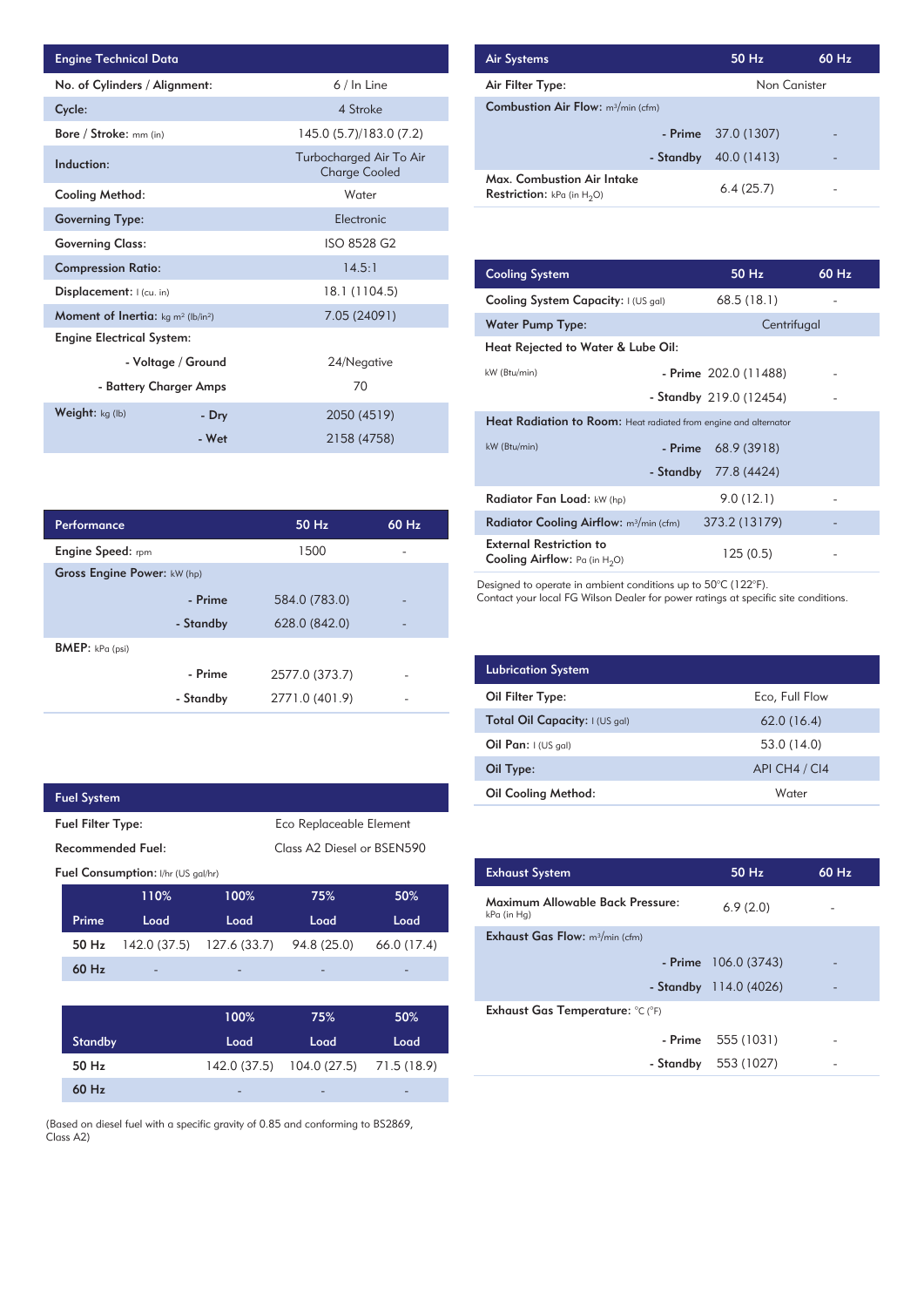| <b>Alternator Physical Data</b>   |                |  |  |
|-----------------------------------|----------------|--|--|
| Manufactured for FG Wilson by:    | FG Wilson      |  |  |
| Model:                            | EG355L-560N    |  |  |
| No. of Bearings:                  |                |  |  |
| <b>Insulation Class:</b>          | н              |  |  |
| <b>Winding Pitch Code:</b>        | $2/3 - R16$    |  |  |
| Wires:                            | 6              |  |  |
| <b>Ingress Protection Rating:</b> | IP21           |  |  |
| <b>Excitation System:</b>         | <b>SHUNT</b>   |  |  |
| AVR Model:                        | <b>EVC600i</b> |  |  |

| <b>Alternator Operating Data</b>          |             |  |  |
|-------------------------------------------|-------------|--|--|
| Overspeed: rpm                            | 2250        |  |  |
| <b>Voltage Regulation:</b> (Steady state) | $+/-1%$     |  |  |
| Wave Form $NEMA = TIF:$                   | 50          |  |  |
| Wave Form IEC $=$ THF:                    | 2.0%        |  |  |
| <b>Total Harmonic content LL/LN:</b>      | 3.0%        |  |  |
| Radio Interference:                       | ٠           |  |  |
| Radiant Heat: kW (Btu/min)                |             |  |  |
| - 50 Hz                                   | 32.8 (1865) |  |  |
| $-60$ Hz                                  |             |  |  |

| Alternator<br>Performance Data: |          | 50 Hz    |          | 60 Hz |
|---------------------------------|----------|----------|----------|-------|
| Data Item                       | 415/240V | 400/230V | 380/220V |       |
|                                 |          | 230 V    |          |       |
| <b>Motor Starting</b>           | 1763     | 1650     | 1488     |       |
| Capability* kVA                 |          |          |          |       |
| <b>Short Circuit</b>            |          |          |          |       |
| Capacity** %                    | 300      | 300      | 300      |       |
| <b>Reactances: Per Unit</b>     |          |          |          |       |
| Xd                              | 2.327    | 2.504    | 2.775    |       |
| X'd                             | 0.106    | 0.114    | 0.126    |       |
| $X^{\mathsf{H}}$ d              | 0.083    | 0.089    | 0.099    |       |

Reactances shown are applicable to prime ratings.

\*Based on 30% voltage dip at 0.4 power factor and SHUNT excitation.

\*\*With optional permanent magnet generator or AREP excitation.

| Output Ratings Technical Data 50 Hz |       |                        |       |          |  |
|-------------------------------------|-------|------------------------|-------|----------|--|
| Voltage                             |       | Prime:                 |       | Standby: |  |
|                                     | kVA   | $\mathsf{k}\mathsf{W}$ | kVA   | kW       |  |
| 415/240V                            | 650.0 | 520.0                  | 715.0 | 572.0    |  |
| 400/230V                            | 650.0 | 520.0                  | 715.0 | 572.0    |  |
| 380/220V                            | 650.0 | 520.0                  | 715.0 | 572.0    |  |
|                                     |       |                        |       |          |  |
|                                     |       |                        |       |          |  |
|                                     |       |                        |       |          |  |
| 230 V                               | 650.0 | 520.0                  | 715.0 | 572.0    |  |
|                                     |       |                        |       |          |  |
|                                     |       |                        |       |          |  |
|                                     |       |                        |       |          |  |
|                                     |       |                        |       |          |  |
|                                     |       |                        |       |          |  |
|                                     |       |                        |       |          |  |